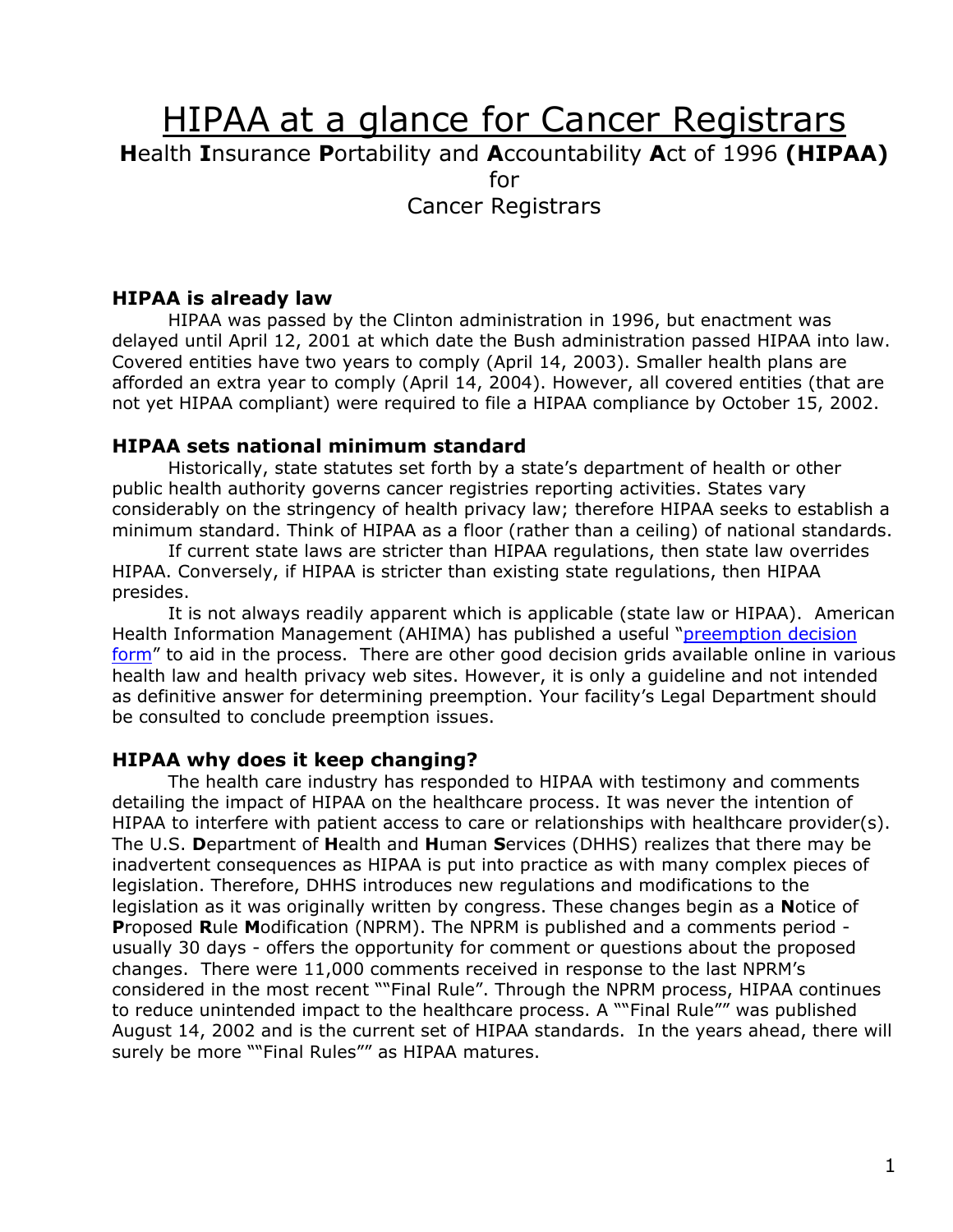## **HIPAA who is in charge?**

The U.S. **D**epartment of **H**ealth and **H**uman **S**ervices is directed by congress to oversee the implementation of HIPAA. DHHS authors the HIPAA ""Final Rule"" as published in the Federal register. The DHHS **O**ffice for **C**ivil **R**ights (OCR) is the body that will enforce the privacy and security portions of HIPAA. DHHS has directed **C**enters for **M**edicare and **M**edicaid (CMS) to enforce the transaction Code Set Rules of HIPAA.

OCR regularly provides official "Guidance" on their web site as a response to frequently asked questions. Additionally DHHS publishes fact sheets and other resource materials on their web site <http://www.hhs.gov/news>. Both are easily accessible and upto-date information sources.

## **HIPAA reduced**

There are many sections, subsections, parts and regulations of HIPAA. This paper is focused on privacy and security issues relating to the cancer registry function. With that in mind, HIPAA may be thought of in three distinct topics.

- Continuity of Insurance Coverage.
- Fraud and Abuse Prevention
- Administrative simplification (privacy and security)

**Part 160** – (160.101-160.312) pertains mainly to the **administrative simplification** provisions seek to unify and simply the claims process by setting national standards for electronic healthcare transactions (but also applies to paper transactions). This is directed at the billing and insurance claims process. **Part 164** – (164.102- 164.534) is thought of as the **security and privacy portion** of HIPAA and seeks to protect personal health information (PHI) of patients and their rights to protect their privacy. For the most part, the cancer registry function is concerned with this part of HIPAA. Specifically, follow-up functions of a registry can collide with patient rights that are protected under HIPAA.

#### **HIPAA Frequently Asked Questions**

- Is a business agreement needed to be HIPAA compliant?
- Is my registry/facility a covered entity (CE)?

How does HIPAA affect:

- The exchange of data within the reporting facility?
- The exchange of data within and outside of the state?
- Patient follow-up operations?
- Obtaining PHI from external physicians?
- Patient follow-up?

Under the current August 14, 2002 "Final Rule", many of the cancer registry functions are being carried out under the "operations" umbrella of HIPAA regulations known as "…consent for uses and disclosures to carryout **t**reatment, **p**ayment or healthcare **o**perations…**." (T/P/O). (164.506, (a)(2) and (3) of 45CFR).** "Operations" include "…quality assessment and improvement activities" and "population-based activities relating to improving health or reducing health care costs"**.** This allows hospitals and physicians to disclose PHI, including first course of treatment and follow-up to each other for specified healthcare operations, provided that both covered entities have a relationship with the patient. Patient follow-up many years after treatment (or encounter) remains an area that needs further clarification by OCR in future modifications to the "Final Rule".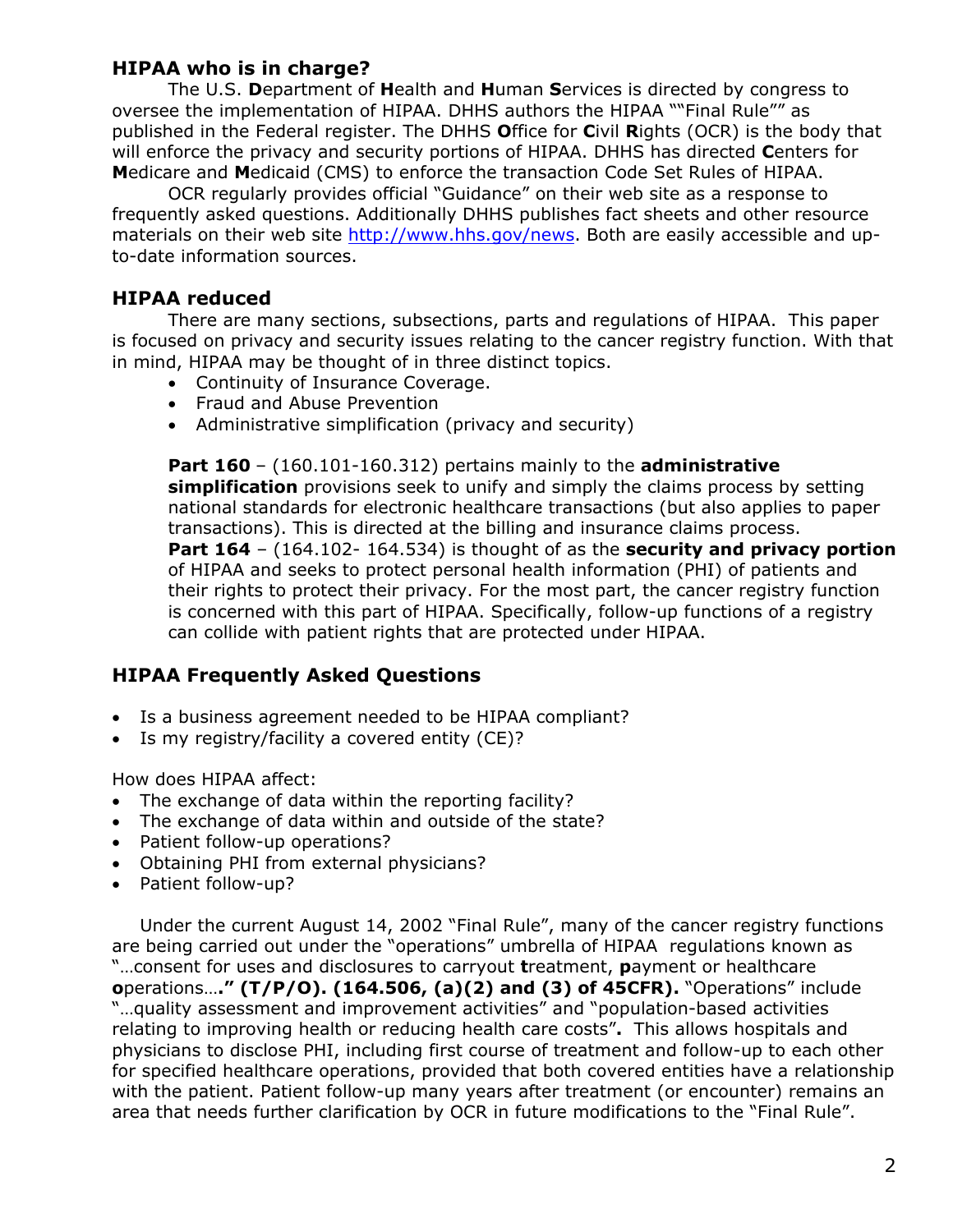## **HIPAA "Accounting of Disclosure" concerns**

HIPAA guarantees a patient's right to know to whom his or her PHI has been disclosed to without their consent. To meet this HIPAA requirement a CE must maintain an "accounting of disclosure" which is essentially a record (kept for the most recent six years of disclosures) of "what, where, when, to whom and for what purpose" any PHI was disclosed without patient consent. This includes data submissions to state and central cancer registries that are covered under law and to researchers conducting special studies. It has been suggested that "accounting of disclosure" requirements could be designed into the software used in registry reporting. There are already many competitors working in tandem with CEs and DHHS to develop software to address HIPAA compliance.

#### **HIPAA business associate agreement**

Until HIPAA regulations are revised with more clarifications and protections, some CE's are opting to enter into a business associate agreement (BA) that restricts the business associate to further exchange PHI beyond purposes and regulations delineated in HIPAA. The American College of Surgeons Commission on Cancer is pursuing business associate relationships with hospitals so that it may continue to receive data for the National Cancer Data Base.

If your state law requires the submission of annual follow-up, you and your physicians are protected from penalties or violations of the privacy rule when requesting follow up PHI. However, many states require only incidence (first time) reporting of cancer cases. Even under existing state law protections, it would seem a prudent measure to enter into a business associate agreement with medical staff and off site treating physicians as a safety net if the release of PHI is ever challenged. A sample Business Associate agreement authored by Office for Civil Rights may be downloaded at the OCR web site <http://www.hhs.gov/ocr/hipaa/contractprov.html>

#### **HIPAA navigation tools**

Since HIPAA is and will continue to be an evolving body of regulations, it is a good practice to keep a current ""Final Rule"" and applicable 45 CFR for reference. This can be downloaded free of charge at [http://www.access.gpo.gov/nara/cfr/index/html.](http://www.access.gpo.gov/nara/cfr/index/html) Other essential web addresses for valuable sources of concise and up to date HIPAA information are:

OCR [http://www.hhs.gov/ocr/hipaa/contractprov.html,](http://www.hhs.gov/ocr/hipaa/contractprov.html) DHHS<http://www.os.dhhs.gov/ocr/hipaa/> and CMS<http://cms.hhs.gov/hipaa/>

Guidance in sample forms and models that may prove helpful in the field: North American Association of Central Cancer Registries (NAACCR) Model letter for physicians to release of PHI (Consent from OCR FAQ sheet) available at [http://www.naaccr.org/Training/files/ModelLetterforCentralCancerRegistriestosendtoRepor](http://www.naaccr.org/Training/files/ModelLetterforCentralCancerRegistriestosendtoReportingFacilities.pdf) [tingFacilities.pdf](http://www.naaccr.org/Training/files/ModelLetterforCentralCancerRegistriestosendtoReportingFacilities.pdf) This is a blanket letter that could be provided to physicians reluctant to release follow-up PHI for concerns of violating HIPAA.

American Health Information Association (AHIMA) sample preemption decision form at: [http://library.ahima.org/xpedio/groups/public/documents/ahima/pub\\_bok1\\_010548.html](http://library.ahima.org/xpedio/groups/public/documents/ahima/pub_bok1_010548.html)  This form is helpful in understanding whether HIPAA or state law applies to a specific situation. However, your Legal Department is the ultimate guide.